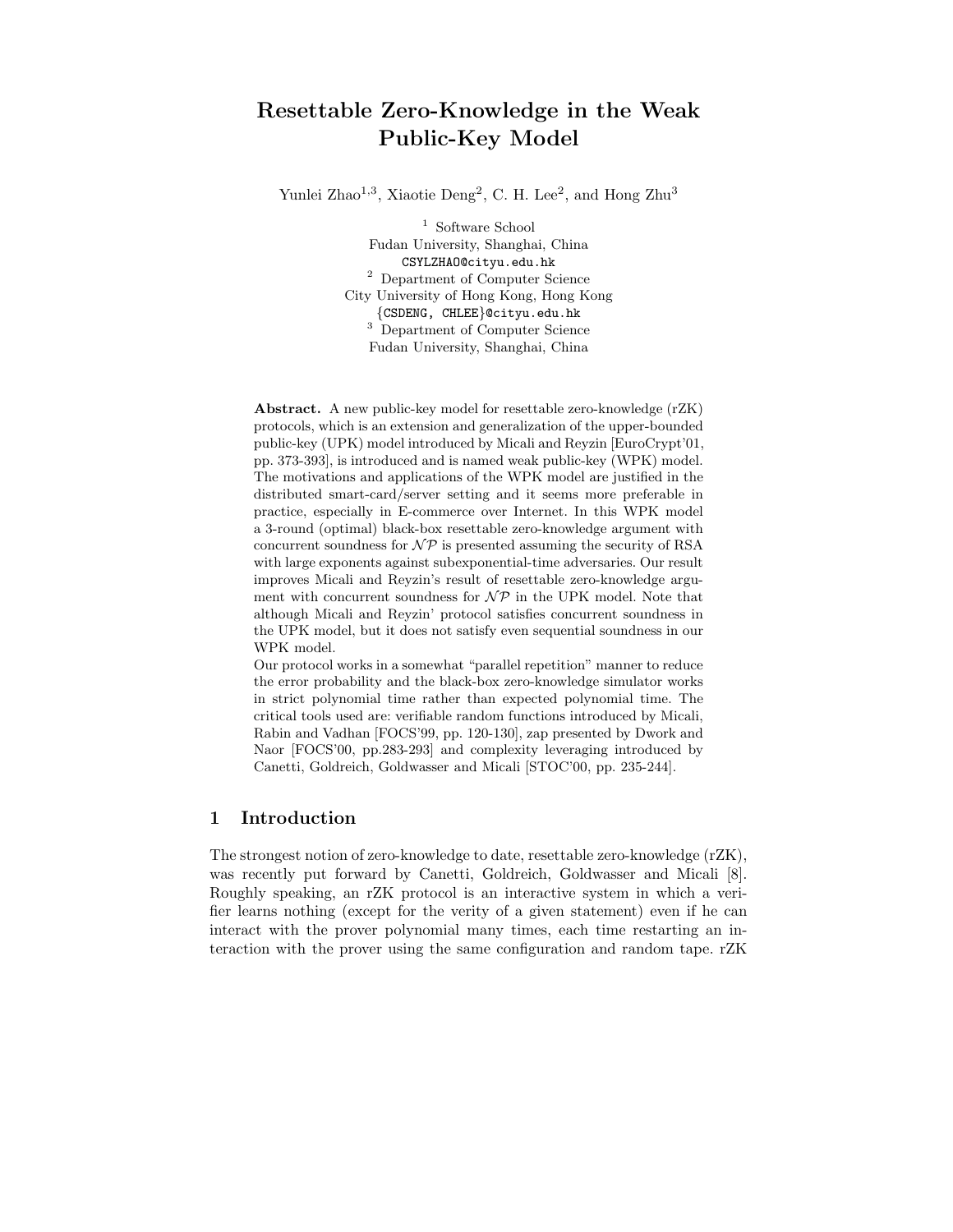enlarges the number of physical ways to implement zero-knowledge protocols while guaranteeing security is preserved. For example, rZK makes it possible to implement the zero-knowledge prover by using those devices that may be possibly (maliciously) resetted to their initial conditions or can not afford to generate fresh randomness for each new invocation. An example of those devices is the ordinary smart card. rZK is also guaranteed to preserve the prover's security when the protocol is executed concurrently in an asynchronous network like the Internet. Actually, rZK is a generalization and strengthening of the notion of concurrent zero-knowledge introduced by Dwork, Naor and Sahai [12].

#### 1.1 Previous results

Under standard complexity assumptions, non-constant-round resettable zeroknowledge proof for  $\mathcal{NP}$  was constructed in [8, 22] by properly modifying the concurrent zero-knowledge protocol of Richardson and Killian [28]. Unfortunately, there are no constant-round rZK protocols in the standard model, at least for the black-box case, as shown by Canetti, Killian, Petrank and Rosen [9]. To get constant-round resettable zero-knowledge protocols Canetti, Goldreich, Goldwasser and Micali [8] introduced an appealingly simple model, the bare public-key (BPK) model, and presented a 5-round rZK argument for  $\mathcal{NP}$  in this model. The round complexity was further reduced to four by Micali and Reyzin [24].

A protocol in the BPK model simply assumes that all verifiers have deposited a public key in a public file before any interaction among the users. This public file is accessible to all users at all times. Note that an adversary may deposit many (possibly invalid) public keys in it, particularly, without even knowing corresponding secret keys or whether such exist. We remark that the BPK model is a weak version of the frequently used Public-Key Infrastructure (PKI) model, which underlies any public key cryptosystem or digital signature.

Resettable zero-knowledge protocols also shed hope on finding ID schemes secure against resetting attack. Feige, Fiat and Shamir [16, 14] introduced a paradigm for ID schemes based on the notion of zero-knowledge proof of knowledge. In essence, a prover identifies himself by convincing the verifier of knowing a given secret. Almost all subsequent ID schemes followed this paradigm, and were traditionally implemented by the prover being a smart card. However, up to the emergence of rZK all the previous Fiat-Shamir like ID schemes fail to secure whenever the prover is resettable. Using constant-round rZK protocols in the BPK model above, Bellare, et al. [3] provided identification protocols secure against resetting attack. Unfortunately, there is a main disadvantage of this rZK-based solution since it only preserves the identity prover's security but does not guarantee to preserve any security of the identity verifier when the identification protocol is concurrently executed in an asynchronous setting like the Internet. Actually, if an adversary is allowed to concurrently interact with the identity verifiers then the adversary can easily impersonate the identity prover. The reason is just that the underlying resettable zero-knowledge protocols in the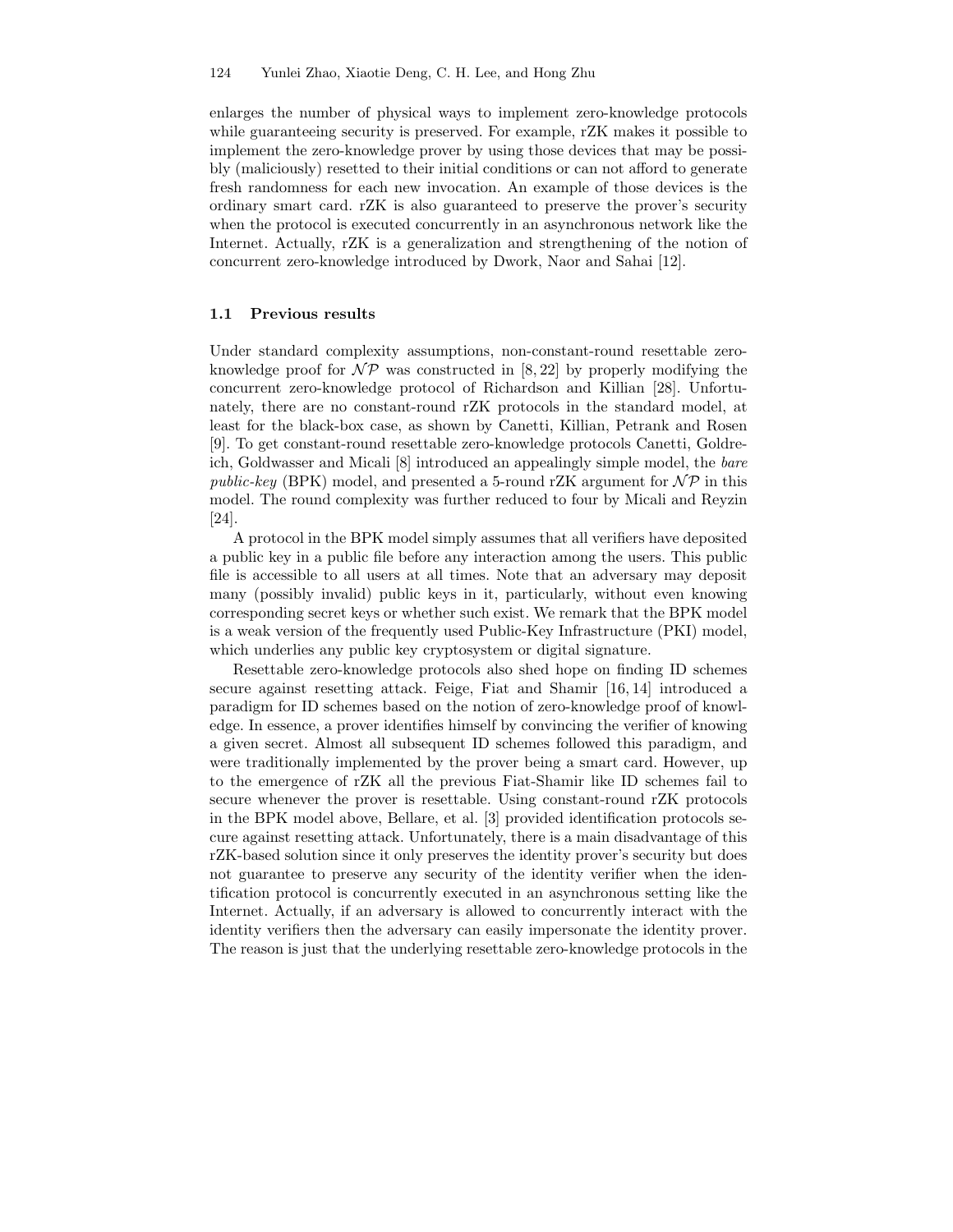BPK model [8, 24] do not guarantee to preserve verifier's security when they are concurrently executed.

The various security notions of the verifier in public-key models were first noted and clarified by Micali and Reyzin [24, 27]. In public-key models, a verifier V has a secret key  $SK$ , corresponding to its public-key  $PK$ . A malicious prover  $P^*$  could potentially gain some knowledge about  $SK$  from an interaction with the verifier. This gained knowledge might help him to convince the verifier of a false theorem in another interaction. In [24] four soundness notions in public-key models were defined in which each implies the previous one: *one-time soundness*, sequential soundness, concurrent soundness, resettable soundness. In this paper we focus on concurrent soundness which roughly means that a malicious prover  $P^*$  can not convince the honest verifier V of a false statement even  $P^*$  is allowed multiple interleaved interactions with  $V$ . As discussed above, resettable zero-knowledge protocols with concurrent soundness are really desirable in most smart-card and Internet based applications. Unfortunately, up to now we do not know how to construct resettable zero-knowledge protocols with concurrent soundness for  $\mathcal{NP}$  in the BPK model. In a stronger version of BPK model introduced by Micali and Reyzin [25] in which each public-key of an honest verifier is restricted to be used at most a priori bounded polynomial times, the upperbounded public-key (UPK) model, Micali and Reyzin gave a 3-round black-box rZK argument with sequential soundness for  $\mathcal{NP}$  in the UPK model [25]. And Reyzin [27] further proved that it also satisfies concurrent soundness in the UPK model.

Regarding the round-complexity of resettable zero-knowledge protocols for  $\mathcal{NP}$  in public-key models, Micali and Reyzin [24, 25] showed that any (resettable or not) black-box zero-knowledge protocol in public-key models for a language outside of BPP requires at least three rounds (using an earlier result of Goldreich and Kraczwyck [20]). For efficient 4-round zero-knowledge protocols for  $N\mathcal{P}$ , readers are referred to [7]. We also note that 2-round public-coin black-box and concurrent zero-knowledge protocols for  $\mathcal{NP}$  do exist under the assumption that the prover is *resource bounded* [13]. Here, resource bounded prover means that during protocol execution the prover uses certain limited amount of (say, a-priori polynomial bounded) time or non-uniform advice.

#### 1.2 Our contributions

In this paper, we introduce a new public-key model for resettable zero-knowledge (rZK) protocols, which we name it weak public-key (WPK) model. Roughly speaking, in the WPK model the public-key of an honest verifier  $V$  can be used by an (even malicious) prover  $P^*$  for any polynomial times just as allowed in the BPK model. But for each theorem statement x selected by  $P^*$  on the fly x is restricted to be used at most a priori bounded polynomial times with respect to the same verifier's public key. Note that if the same verifier's public-key is restricted to be used at most a priori bounded polynomial times just as required in the UPK model then for each common input x selected by  $P^*$  x is also restricted to be used at most a priori bounded polynomial times with respect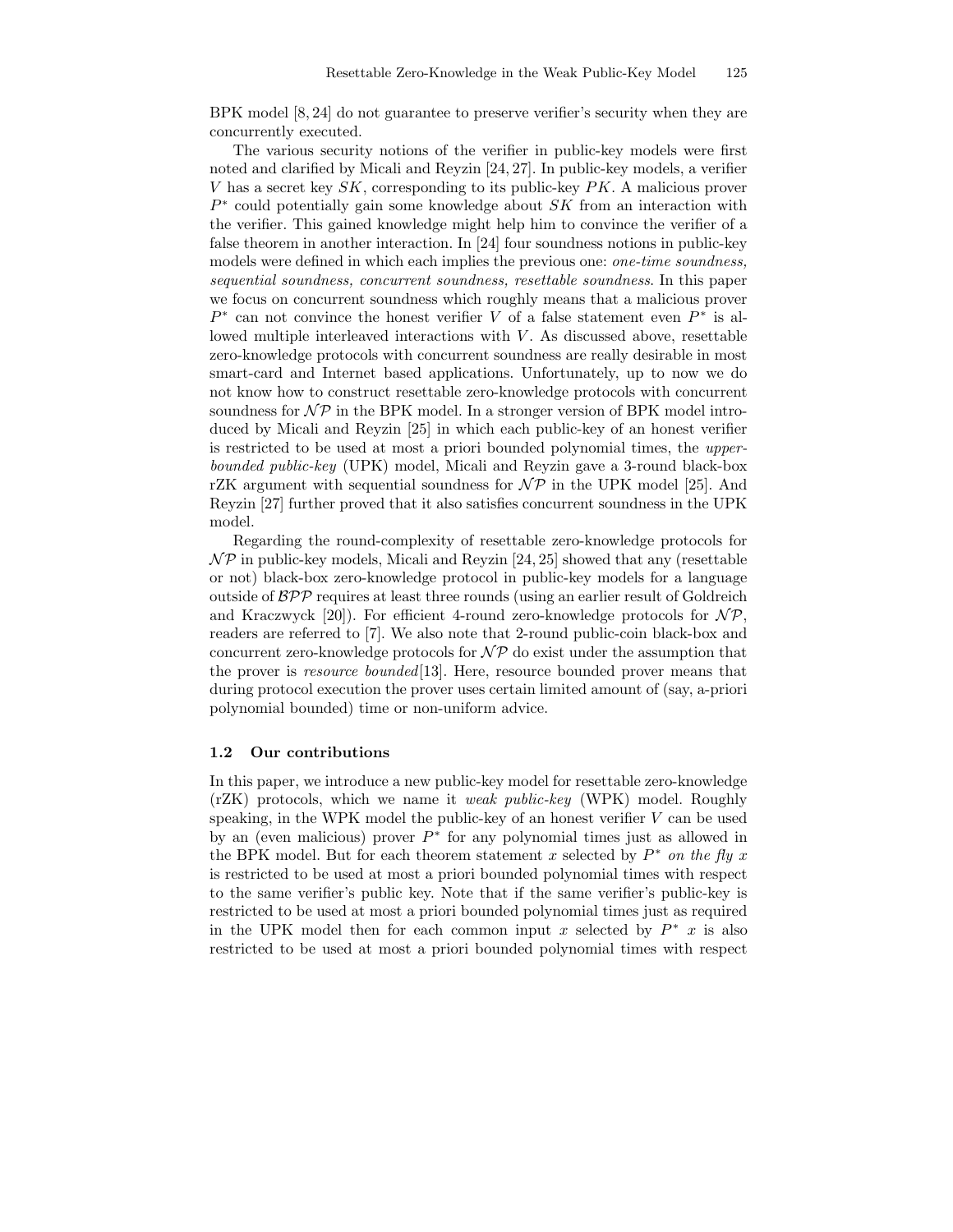to the same verifier's public key. It means the WPK model is an extension and generalization of the UPK model. Really, the WPK model just lies between the BPK model and the UPK model. That is, the WPK model is stronger than the BPK model but weaker than the UPK model.

The main result of this paper is a 3-round black-box resettable zero-knowledge argument with concurrent soundness for  $\mathcal{NP}$  in the WPK model. The round complexity is optimal according to Micali and Reyzin's result. In comparison with Micali and Reyzin's 3-round rZK argument with concurrent soundness for  $\mathcal{NP}$  in the UPK model [25], we remark that our protocol in the WPK model is also an rZK argument with concurrent soundness for  $\mathcal{NP}$  in the UPK model since the WPK model is an extension and generalization of the UPK model. But, the concurrent soundness of Micali and Reyzin's protocol is not preserved in our WPK model. The reason is that the concurrent soundness of Micali and Reyzin's protocol relies on the restriction that the public-key of  $V$  can not be used by P<sup>\*</sup> more than a priori bounded polynomial times and without this restriction  $P^*$  can easily cheat V with non-negligible probability (even with probability 1). Since this restriction is removed in our WPK model, it means that Micali and Reyzin's protocol not only does not satisfy concurrent soundness in our WPK model but also even does not satisfy sequential soundness in the WPK model. Our protocol can be viewed as an improvement and extension of Micali and Reyzin' result.

Motivations, applications and implementation of the WPK model As an extension and generalization of the UPK model, roughly speaking, almost all the ways to implement the UPK model [25] can also be used to implement our WPK model. A simple way is to just let the honest verifier to keep a counter for each common input on which he has been invoked. This is an extension of the implementation of the UPK model in which an honest verifier keeps a single counter for all common inputs (selected on the fly by a malicious prover) on which he has been invoked.

Note that one of the major applications of resettable zero-knowledge is that it makes it possible to implement zero-knowledge prover by those devices that may be possibly maliciously resetted to their initial conditions or can not afford to generate fresh randomness for each invocation. The most notable example of such devices is the widely used smart card. Also as argued above resettable zeroknowledge provides the basis for identification protocols secure against resetting attacks [3]. Then we consider the distributed client/server setting in which the clients are implemented by smart cards. We remark that this setting is widely used in practice, especially in E-commerce over Internet. When a resettable identification protocol is executed in this distributed smart-card/server setting we view the identity of each smart-card as the common input. An adversary may hold many (any polynomial number of) smart-cards but in our WPK model we require that each smart-card can be used by the adversary at most a priori polynomial times. Note that in practice each smart-card has an expiry date that corresponds to in some level the a-priori bounded polynomial restriction required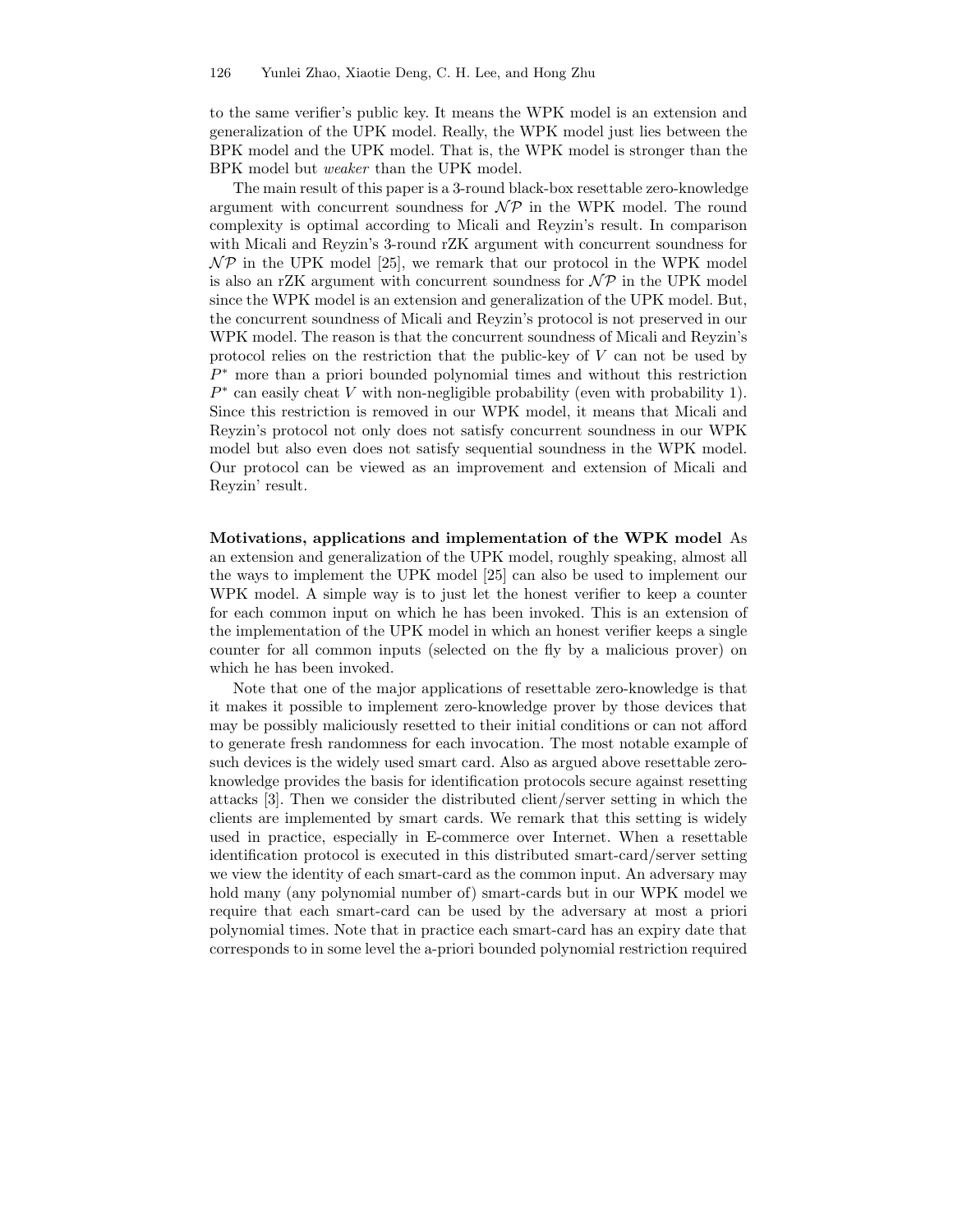in our WPK model. We remark that in this distributed smart-card/server setting there usually exists a central server that may be located in a central bank or other organizations and plays the verifier's role. In practice the central server keeps a record for each smart card and dynamically updates its information. It is easy for this central server to keep a counter in each record to remember how many times the corresponding smart-card has been used. We stress that in this distributed smart-card/server setting since the server (verifier) may be invoked and interacted concurrently with many smart-cards, the design of rZK protocols with concurrent soundness in the WPK model is really desirable.

### 1.3 Organization of this paper

In Section 2, we recall the tools we will use in this paper. In Section 3, we provide the formal description of the WPK model. In Section 4, we present the 3-round black-box resettable zero-knowledge argument with concurrent soundness for  $\mathcal{NP}$  in the WPK model.

# 2 Preliminaries

In this section, we present some main tools used in this paper. However, one critical tool, zap presented in [11], is absent from this section and is provided in Section 3 together with the definition of resettable witness indistinguishability. We remark that all these tools can be constructed assuming the security of RSA with large prime exponents against subexponential-time adversaries.

Definition 1 (one-round perfect-binding commitments). A one-round perfect-binding commitment scheme is a pair of probabilistic polynomial-time  $(PPT)$  algorithms, denoted  $(C, R)$ , satisfying:

- Completeness. ∀k, ∀v, let  $c = C_{s_v}(1^k, v)$  and  $d = (v, s_v)$ , where C is a PPT commitment algorithm while using  $s_v$  as its randomness and d is the corresponding decommitment to c, it holds that  $Pr[(c, d) \leftarrow R C(1^k, v)$ :  $R(1^k, c, v, d) = YES = 1$ , where k is security parameter.
- Computational hiding. For every  $v, u$  of equal  $p(k)$ -length, where p is a positive polynomial and k is security parameter, the random variables  $C_{s_v}(1^k, v)$ and  $C_{s_u}(1^k, u)$  are computationally indistinguishable.
- $-$  Perfect binding. For every v, u of equal  $p(k)$ -length, the random variables  $C_{s_v}(1^k, v)$  and  $C_{s_u}(1^k, u)$  have disjoint support. That is, for every v, u and  $m, \text{ if } Pr[C_{s_v}(1^k, v) = m] \text{ and } Pr[C_{s_u}(1^k, u) = m] \text{ are both positive then}$  $u = v$  and  $s_v = s_u$ .

A one-round perfect-binding commitment scheme can be constructed based on any one-way permutation [17].

Definition 2 (Pseudorandom Functions PRF [19]). A pseudorandom function family is a keyed family of efficiently computable functions, such that a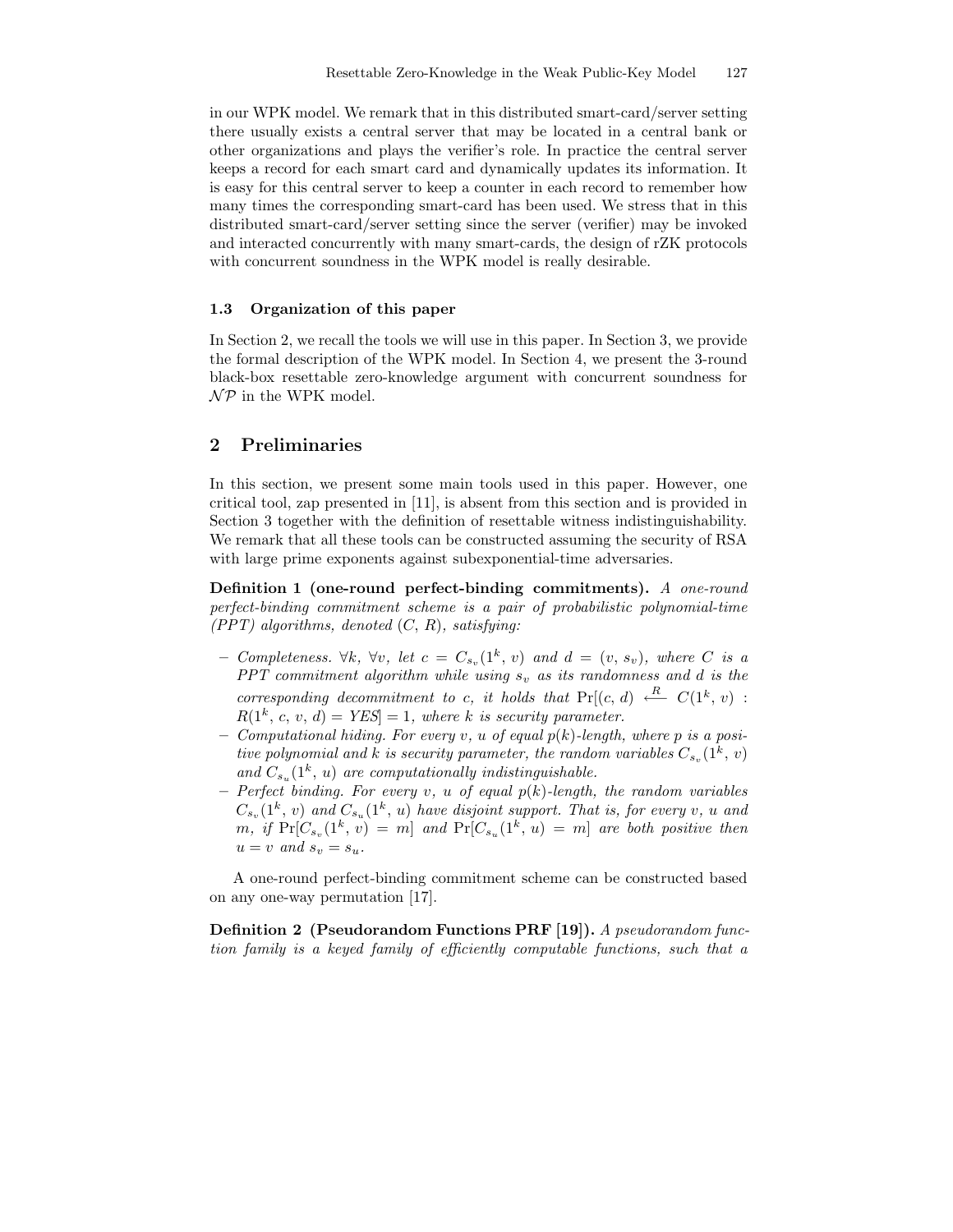function picked at random from the family is indistinguishable (via oracle access) from a truly random function with the same domain and range. Formally, a function PRF:  $\{0,1\}^n \times \{0,1\}^n \rightarrow \{0,1\}^n$  is a pseudorandom function if for all  $2^{n^{\alpha}}$ -size adversaries ADV, the following difference is negligible in n:

$$
\left| \Pr \left[ PRFKey \xleftarrow{R} \{0,1\}^n : ADV^{PRF(PRFKey, \cdot)} = 1 \right] \right|
$$
  
- 
$$
\left| \Pr \left[ F \xleftarrow{R} (\{0,1\}^n)^{\{0,1\}^*} : ADV^{F(\cdot)} = 1 \right] \right|
$$

The value  $\alpha$  is called the pseudorandomness constant.

Definition 3 (non-interactive zero-knowledge NIZK [2, 4]). Let NIP and NIV be two probabilistic interactive machines, and let  $NI\sigma Len$  be a positive polynomial. We say that  $\langle NIT, NIV \rangle$  is an NIZK proof system for an NP language L, if the following conditions hold:

- Completeness. For any  $x \in L$  of length n, any  $\sigma$  of length  $NI\sigma Len(n)$ , and  $\mathcal{NP}\text{-}witness~y~for~x \in L,~it~holds~that~\Pr[\varPi \stackrel{R}{\longleftarrow} NIP(\sigma,~x,~y): NIV(\sigma,~x,~\varPi)]$  $= YES = 1.$
- $-$  Soundness.  $\forall x \notin L$  of length n,  $\Pr[\sigma \stackrel{R}{\longleftarrow} \{0,1\}^{NIoLen(n)} : \exists \Pi \text{ s. t.}$  $NIV(\sigma, x, \Pi) = YES$  is negligible in n.
- Zero-Knowledge. ∃ α > 0 and a PPT simulator NIS such that, ∀ sufficiently large n,  $\forall x \in L$  of length n and  $\mathcal{NP}\text{-}w$  itness y for  $x \in L$ , the following two distributions are indistinguishable by any  $2^{n^{\alpha}}$ -gate adversary:  $[(\sigma', \Pi') \stackrel{R}{\longleftarrow} NIS(x) : (\sigma', \Pi']$  and  $[\sigma \stackrel{R}{\longleftarrow} \{0, 1\}^{NI\sigma Len(n)}; \Pi \stackrel{R}{\longleftarrow} NIP(\sigma, x, y) : (\sigma, \Pi)].$ The value  $\alpha$  is called the NIZK constant.

Non-interactive zero-knowledge proof systems for  $N\mathcal{P}$  can be constructed based on any one-way permutation [15] and one-way permutations can be constructed in turn under RSA assumption [18]. An efficient implementation based on any one-way permutation can be found in [21]. For more recent advances in NIZK readers are referred to [10].

#### 2.1 Verifiable random functions

A family of verifiable random functions (VRF), first introduced in [26], is essentially a pseudorandom function family with an additional property that the correct value of a function on an input can not only be computed by the owner of the seed, but also be proven to be the unique correct value. The proof can be verified by anyone who knows the public-key corresponding to the seed.

Definition 4 (Verifiable Random Functions). Let VRFGen, VRFEval, VRFProve and VRFVer be polynomial-time algorithms (the first and the last are probabilistic, and the middle two are deterministic). Let  $a: N \to N \cup \{0,1\}^*$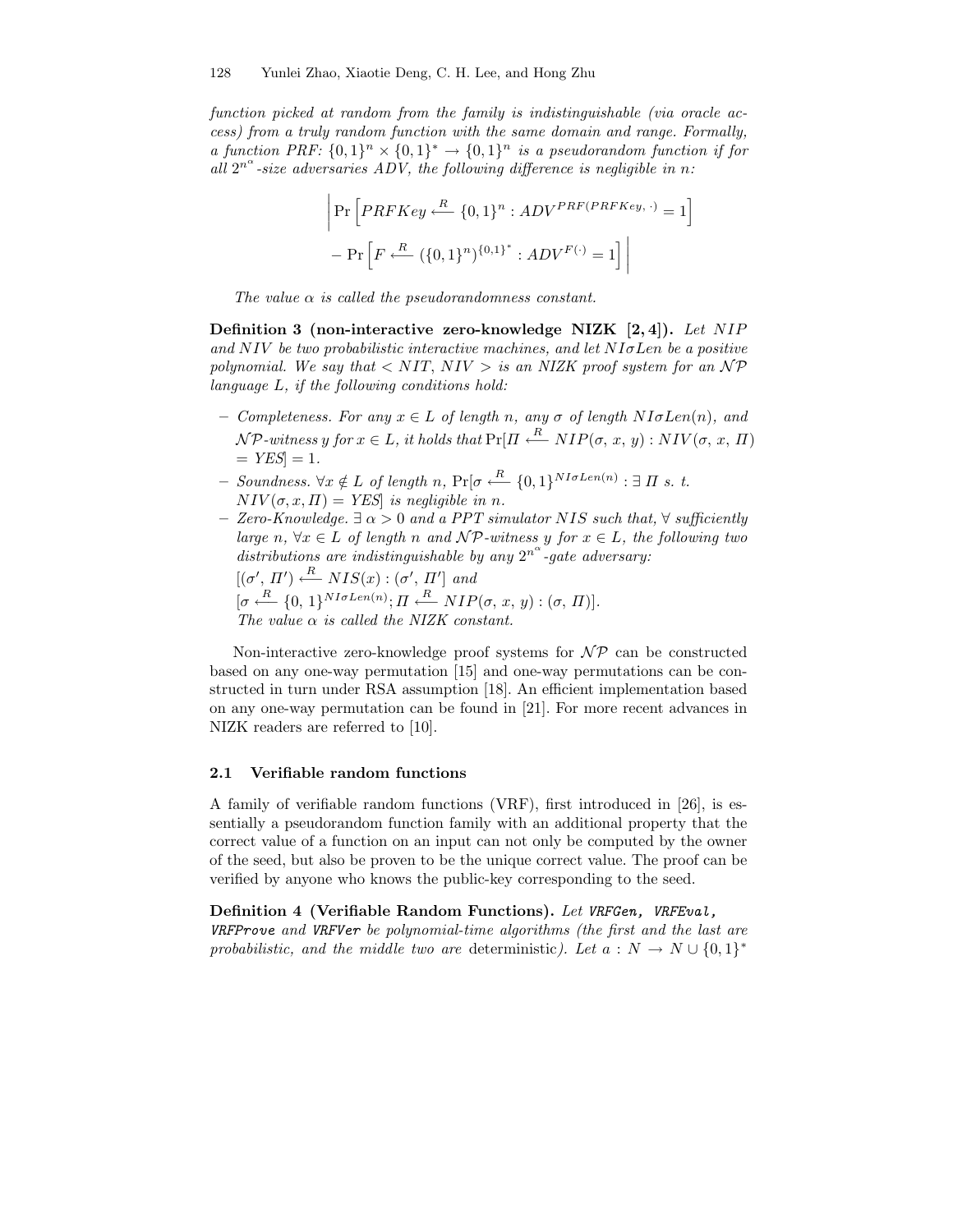and b :  $N \to N$  be any two functions that are computable in time poly(k) and bounded by a polynomial in k (except when a takes on  $\{0,1\}^*$ ).

We say that (VRFGen, VRFEval, VRFProve, VRFVer) is a verifiable pseudorandom function (VRF) with input length  $a(k)$  and output length  $b(k)$  under a security parameter  $k$  if the following properties hold:

1. The following two conditions hold with probability  $1-2^{-\Omega(k)}$  over the choice of

 $(VRFPK, VRFSK) \stackrel{R}{\longleftarrow}$  VRFGen(1<sup>k</sup>):

(a) (Domain-Range Correctness):

$$
\forall x \in \{0,1\}^{a(k)}, \text{VREFval}(VRFSK, x) \in \{0,1\}^{b(k)}.
$$

(b) (Complete Probability):  $\forall x \in \{0,1\}^{a(k)}$ , if  $v = \text{VRFEval}(VRFSK, x)$  and  $pf = VRFProve(VRFSK, x)$ , then

$$
Pr[VRFVer(VRFPK, x, v, pf) = YES] > 1 - 2^{-\Omega(k)}
$$

(This probability is over the coin tosses of VRFVer).

2. (Unique Probability) For every  $VRFPK, x, v_1, v_2, pf_1, pf_2$  such that  $v_1 \neq v_2$ , the following holds for either  $i = 1$  or  $i = 2$ :

$$
\Pr[\textit{VRFVer}(VRFPK, x, v_i, pf_i) = \textit{YES}] < 2^{-\Omega(k)}
$$

(This probability is over the coin tosses of  $VRFVer$ ).

- 3. (Residual Pseudorandomness): Let  $\alpha > 0$  be a constant. Let  $T = (T_E, T_J)$ be any pair of algorithms such that  $T_E(\cdot, \cdot)$  and  $T_J(\cdot, \cdot)$  run for a total of at most  $2^{k^{\alpha}}$  steps when their first input is  $1^k$ . Then the probability that  $T$ succeeds in the following experiment is at most  $1/2 + 1/2^{k^{\alpha}}$ :
	- (a) Run VRFGen $(1^k)$  to obtain  $(VRFPK, VRFSK)$ .
	- (b)  $Run T_E^{VRFEval(VRFSK, \cdot), VRF Prove(VRFSK, \cdot)}(1^k, VRFPK)$  to obtain the pair  $(x, state).$
	- (c) Choose  $r \stackrel{R}{\longleftarrow} \{0,1\}.$  $-$  if  $r = 0$ , let  $v = \text{VREF}\text{val}(VRFSK, x)$  $-$  if  $r = 1$ , choose  $v \stackrel{R}{\longleftarrow} \{0,1\}^{b(k)}$
	- (d)  $Run T_J^{VRFEval(VRFSK, \cdot), VRFProve(VRFSK, \cdot)}(1^k, VRFPK, v, state)$  to obtain a guess.
	- (e)  $T = (T_E, T_J)$  succeeds if  $x \in \{0, 1\}^{a(k)}$ , guess = r, and x was not asked by either  $T_E$  or  $T_J$  as a query to VRFEval(VRFSK, ·) or VRFProve(VRFSK, ·). We call  $\alpha$  the pseudorandomness constant.

The above verifiable pseudorandom functions can be constructed assuming RSA with large prime exponents against subexponential-time adversaries [26]. Very recently, a new construction of VRF was provided by Lysyanskaya on an assumption about groups in which decisional Diffie-Hellman is easy, but computational Diffie-Hellman is hard [23]. We remark that up to now the first application of VRF, as suggested by Micali and Reyzin, is the simple construction of an rZK argument with one-time soundness for  $\mathcal{NP}$  in the BPK model [24]. Our result can be viewed as another major application of VRF.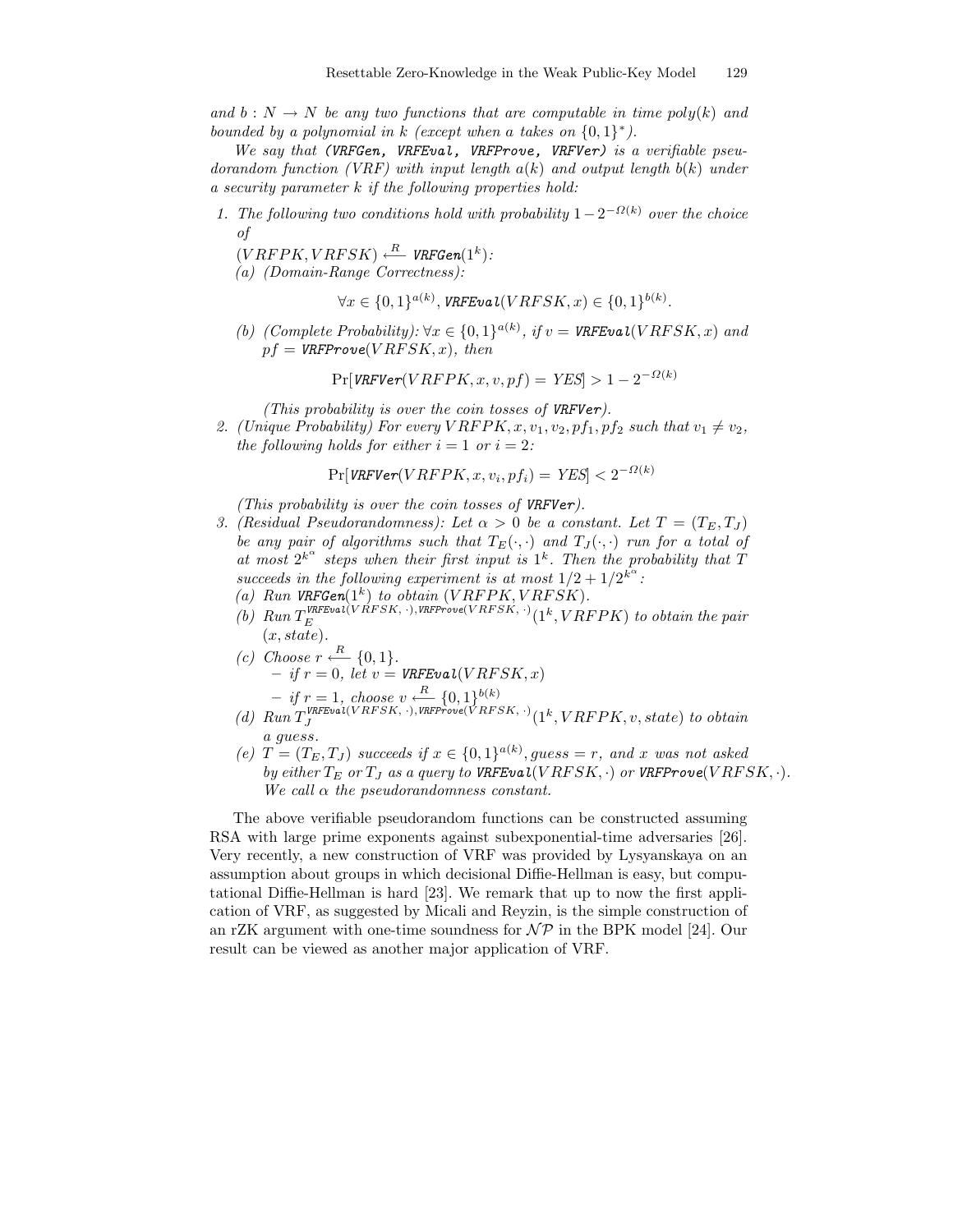# 3 The Weak Public-Key (WPK) Model

In this section, we present the formal definitions of resettable zero-knowledge and concurrent soundness in our WPK model.

#### 3.1 Honest players in the WPK model

The WPK model consists of the following:

- $F$  be a public-key file that is a polynomial-size collection of records  $(id, PK_{id}),$ where id is a string identifying a verifier and  $PK_{id}$  is its (alleged) public-key.
- $-P(1^n, x, y, F, id, w)$  be an honest prover that is a *polynomial-time* interactive machine, where  $1^n$  is a security parameter, x is an n-bit string in L, y is an auxiliary input,  $F$  is a public-file, *id* is a verifier identity, and  $w$  is his random-tape.
- $-$  V be an honest verifier that is an polynomial-time interactive machine working in two stages.
	- 1. Key generation stage.  $V$ , on a security parameter  $1<sup>n</sup>$  and a random-tape  $r$ , outputs a public-key  $PK$  and remembers the corresponding secret key SK.
	- 2. Verification stage. V, on inputs  $SK, x \in \{0,1\}^n$  and a random tape  $\rho$ , performs an interactive protocol with a prover and outputs "accept  $x$ " or "reject x". We stress that in our WPK model for each common input  $x$  on which the verification stage of  $V$  has been invoked the honest verifier V keeps a counter in secret with upperbound  $U(n)$ , a priori bounded polynomial, to remember how many times the verification stage has been invoked on the same  $x$  and refuses to participate in other interactions with respect to the same  $x$  once the counter reading reaches its upperbound  $U(n)$ . It means that each common input x can not be used (even by a malicious prover) more than  $U(n)$  times with respect to the same  $PK_{id}$ , where id is the identity of the *honest* verifier V.

#### 3.2 The malicious resetting verifier and resettable zero-knowledge

A malicious  $(s, t)$ -resetting malicious verifier  $V^*$ , where t and s are positive polynomials, is a  $t(n)$ -time TM working in two stages so that, on input  $1^n$ ,

- **Stage 1**  $V^*$  receives  $s(n)$  distinct strings  $x_1, \dots, x_{s(n)}$  of length n each, and outputs an arbitrary public-file  $F$  and a list of (without loss of generality)  $s(n)$  identities  $id_1, \cdots, id_{s(n)}$ .
- **Stage 2** Starting from the final configuration of Stage 1,  $s(n)$  random tapes,  $w_1, \dots, w_{s(n)}$ , are randomly selected and then fixed for P, resulting in  $s(n)^3$ deterministic prover strategies  $P(x_i, id_j, w_k)$ ,  $1 \leq i, j, k \leq s(n)$ .  $V^*$  is then given oracle access to these  $s(n)^3$  provers, and finally outputs its "view" of the interactions (i. e. its random tape and messages received from all his oracles).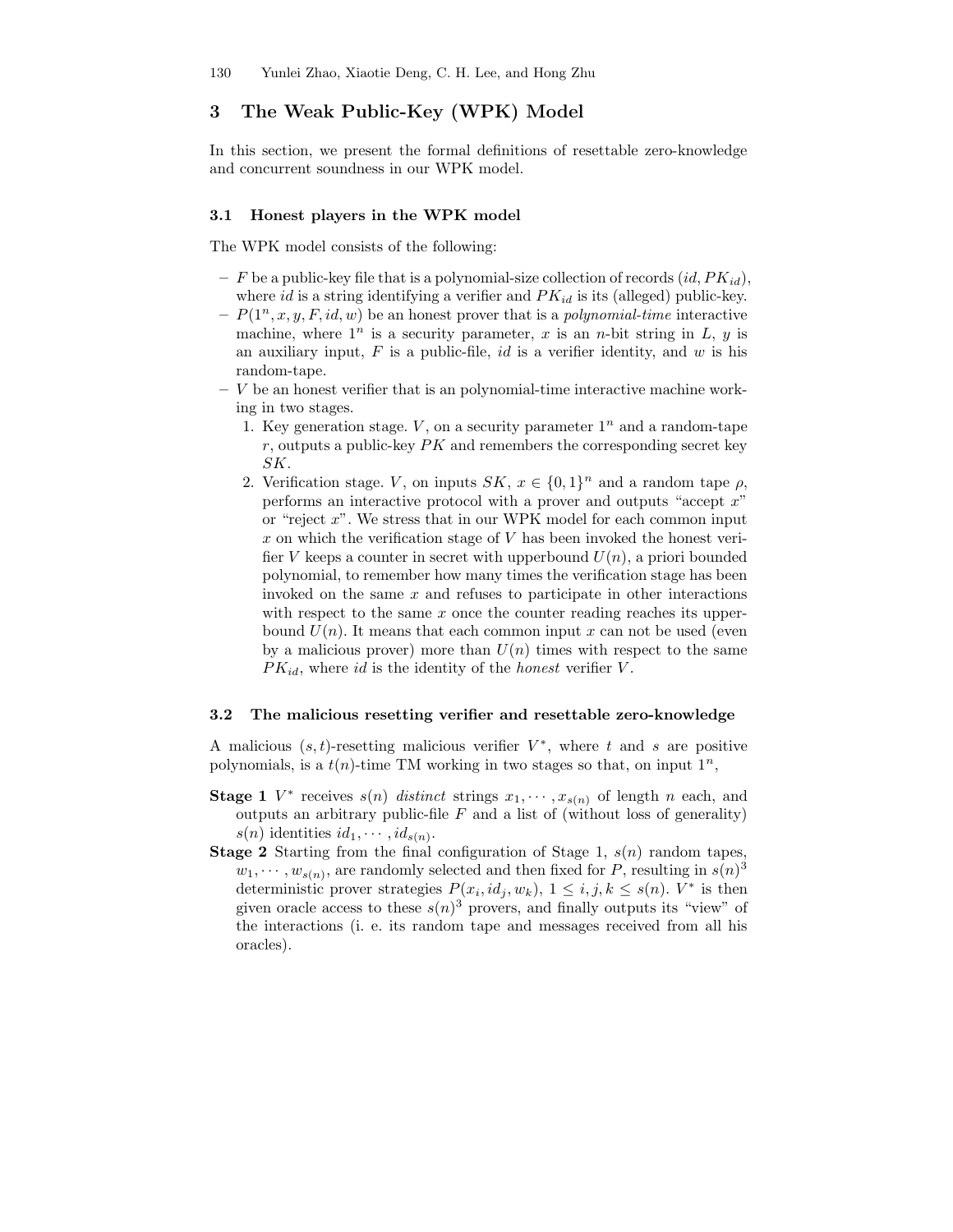Definition 5 (Black-box Resettable Zero-Knowledge). A protocol  $\langle P, V \rangle$ is black-box resettable zero-knowledge for a language  $L \in \mathcal{NP}$  if there exists a black-box simulator M such that for every  $(s,t)$ -resetting verifier  $V^*$ , the following two probability distributions are indistinguishable. Let each distributions be indexed by a sequence of common distinct inputs  $\bar{x} = x_1, \dots, x_{s(n)} \in L \cap \{0, 1\}^n$ and their corresponding NP-witnesses  $aux(\bar{x}) = y_1, \cdots, y_{s(n)}$ :

Distribution 1 The output of  $V^*$  obtained from the experiment of choosing  $w_1, \dots, w_{s(n)}$  uniformly at random, running the first stage of  $V^*$  to obtain F, and then letting  $V^*$  interact in its second stage with the following  $s(n)^3$ instances of  $P: P(x_i, y_i, F, id_j, w_k)$  for  $1 \leq i, j, k \leq s(n)$ . Note that  $V^*$  can oracle access to these  $s(n)^3$  instances of P.

**Distribution 2** The output of  $M^{V^*}(x_1, \dots, x_{s(n)})$ .

*Remark 1*. In Distribution 1 above, since  $V^*$  oracle accesses to  $s(n)^3$  instances P:  $P(x_i, y_i, F, id_j, w_k)$ ,  $1 \leq i, j, k \leq s(n)$ , it means that  $V^*$  may invoke and interact with the same  $P(x_i, y_i, F, id_j, w_k)$  multiple times, where each such interaction is called a session. We remark that there are two versions for  $V^*$  works in Distribution 1.

- 1. Sequential version. In this version, a session must be terminated (either completed or aborted) before  $V^*$  initiating a new session. That is,  $V^*$  is required to terminate its current interaction with the current oracle  $P(x_i, y_i, F, id_j, w_k)$ before starting an interaction with any  $P(x_{i'}, y_{i'}, F, id_{j'}, w_{k'})$ , regardless of  $(i, j, k) = (i', j', k')$  or not. Thus, the activity of  $V^*$  proceeds in rounds. In each round it selects one of his oracles and conducts a complete interaction with it.
- 2. Interleaving version. In this version the above restriction is removed and so  $V^*$  may initiate and interact with  $P(x_i, y_i, F, id_j, w_k)$ s concurrently in many sessions. That is, we allow  $V^*$  to send arbitrary messages to each of the  $P(x_i, y_i, F, id_j, w_k)$  and obtain the response of  $P(x_i, y_i, F, id_j, w_k)$  to such message.

However, these two versions are equivalent as shown in [8]. In other words, interleaving interactions do not help the malicious verifier get more advantages on learning knowledge from his oracles than he can do by sequential interactions. Without loss of generality, in the rest of this paper we assume the resetting malicious verifier  $V^*$  works in the sequential version.

Definition 6 (Resettable Witness Indistinguishability rWI). A protocol  $\langle P, V \rangle$  is said to be resettable witness indistinguishable for an  $L \in \mathcal{NP}$  if for every pair of positive polynomials  $(s,t)$ , for every  $(s,t)$ -resetting malicious verifier  $V^*$ , two distribution ensembles of Distribution 1 (defined in Definition 5), which are indexed by the same  $\bar{x}$  but possibly different sequence of prover's  $\mathcal{NP}\text{-}witnesses: aux^{(1)}(\bar{x})=y^{(1)}_1,\cdots,y^{(1)}_{s(n)}$  $s_{(n)}^{(1)}$  and  $aux^{(2)}(\bar{x}) = y_1^{(2)}, \cdots, y_{s(n)}^{(2)}$  $\binom{(2)}{s(n)}$ , are computationally indistinguishable.

In [8] Canetti et al. first gave a 4-round rWI for  $N\mathcal{P}$ . The round-complexity is drastically reduced to 2 by Dwork and Naor [11], where they named such a 2-round WI a zap.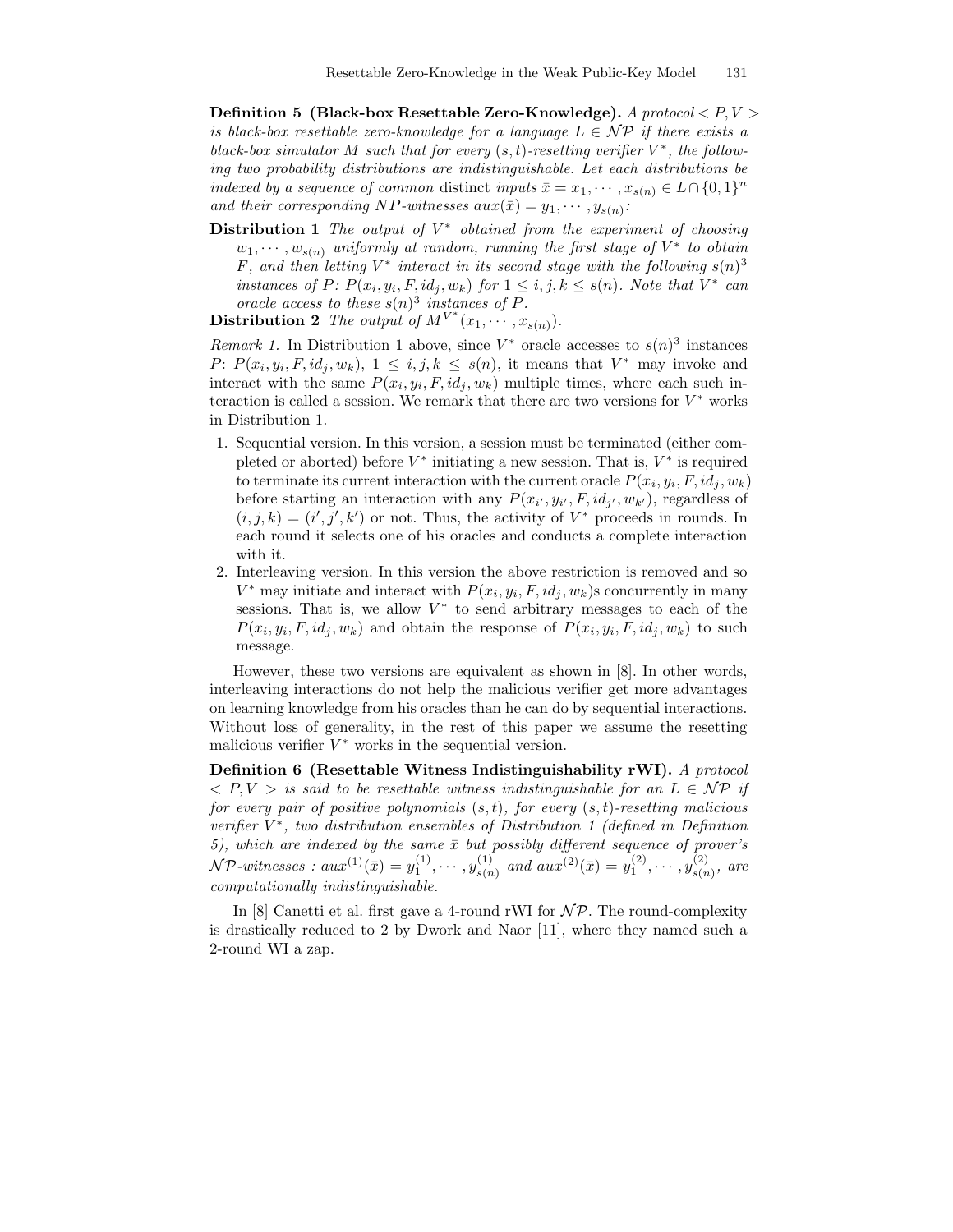Dwork and Naor's 2-round rWI proof for  $N\mathcal{P}$  [11] The prover P has a private random string s that determines a pseudorandom function  $f_s$ . Let L be an  $\mathcal{NP}$ -Complete language and  $R_L$  be its corresponding  $\mathcal{NP}$  relation. Under a security parameter *n*, let *p* be a positive polynomial and  $x \in \{0,1\}^n$  be the common input and y be the corresponding  $\mathcal{NP}$ -witness (kept in secret by the prover) for  $x \in L$ .

- **Step 1** The verifier V uniformly selects (fixes once and for all)  $p(n)$  random strings  $R_V = (R_{V_1}, R_{V_2}, \cdots, R_{V_{p(n)}})$  with length  $NIoLen(n)$  each and sends them to P.
- **Step 2** Let  $f_s(x, y, R_V) = (r_1, r_2, \dots, r_{p(n)}, R_P)$ , where the length of  $R_P$  is also  $N I \sigma Len(n)$ . For each i,  $1 \leq i \leq p(n)$ , on x and y, P uses  $r_i$  as its randomness to compute an NIZK proof  $\Pi_i$  with respect to common random string  $R_P \oplus R_{V_i}$ . In the rest of this paper we denote by  $\Pi_i$   $NIZK(x, R_P \oplus R_{V_i})$  $R_{V_i}$ ,  $1 \leq i \leq p(n)$ . Finally P sends  $R_P$  along with all the  $p(n)$  NIZK proofs to  $V$ .

An interesting property of Dwork and Naor's 2-round rWI is that  $R_V$  in Step 1 can be fixed once and for all and applied to any instance of length n [11]. It means  $R_V$  can be posted in one's public key in the public-key model. We will use this property in our construction later. We also note that using the general result of existence of zaps for  $\mathcal{NP}$  (rather than the above specific NIZK-based construction) may further simplify the construction of the protocol presented in Section 4. We will investigate it in a late full version.

#### 3.3 Concurrent soundness in the WPK model

For an honest verifier V with public-key  $PK$  and secret-key  $SK$ , an  $(s,t)$ concurrent malicious prover  $P^*$  in our WPK model, for a pair positive polynomials  $(s,t)$ , be a probabilistic  $t(n)$ -time Turing machine that, on a security parameter  $1^n$  and  $PK$ , performs concurrently at most  $s(n)$  interactive protocols (sessions) with V as follows.

If  $P^*$  is already running  $i-1$   $(1 \leq i-1 \leq s(n))$  sessions, it can select on the fly a common input  $x_i \in \{0,1\}^n$  (which may be equal to  $x_j$  for  $1 \leq$  $j < i$  and initiate a new session with the verification stage of  $V(SK, x_i, \rho_i)$ on the restriction that the same  $x_i$  can not be used by  $P^*$  in more than  $U(n)$ sessions, where  $U(n)$  is the a priori bounded polynomial indicating the upperbound of the corresponding counter kept in secret by  $V$  for  $x_i$ . We stress that in different sessions V uses independent random-tapes in his verification stage (that is,  $\rho_1, \dots, \rho_i$   $(1 \leq i \leq s(n))$  are independent random strings).

We then say a protocol satisfies *concurrent soundness* in our WPK model if for any honest verifier V, for all positive polynomials  $(s,t)$ , for all  $(s,t)$ concurrent malicious prover  $P^*$ , the probability that there exists an  $i$  ( $1 \leq i \leq$  $s(n)$ ) such that  $V(SK, x_i, \rho_i)$  outputs "accept  $x_i$ " while  $x_i \notin L$  and  $x_i$  is not used in more than  $U(n)$  sessions is negligible in n.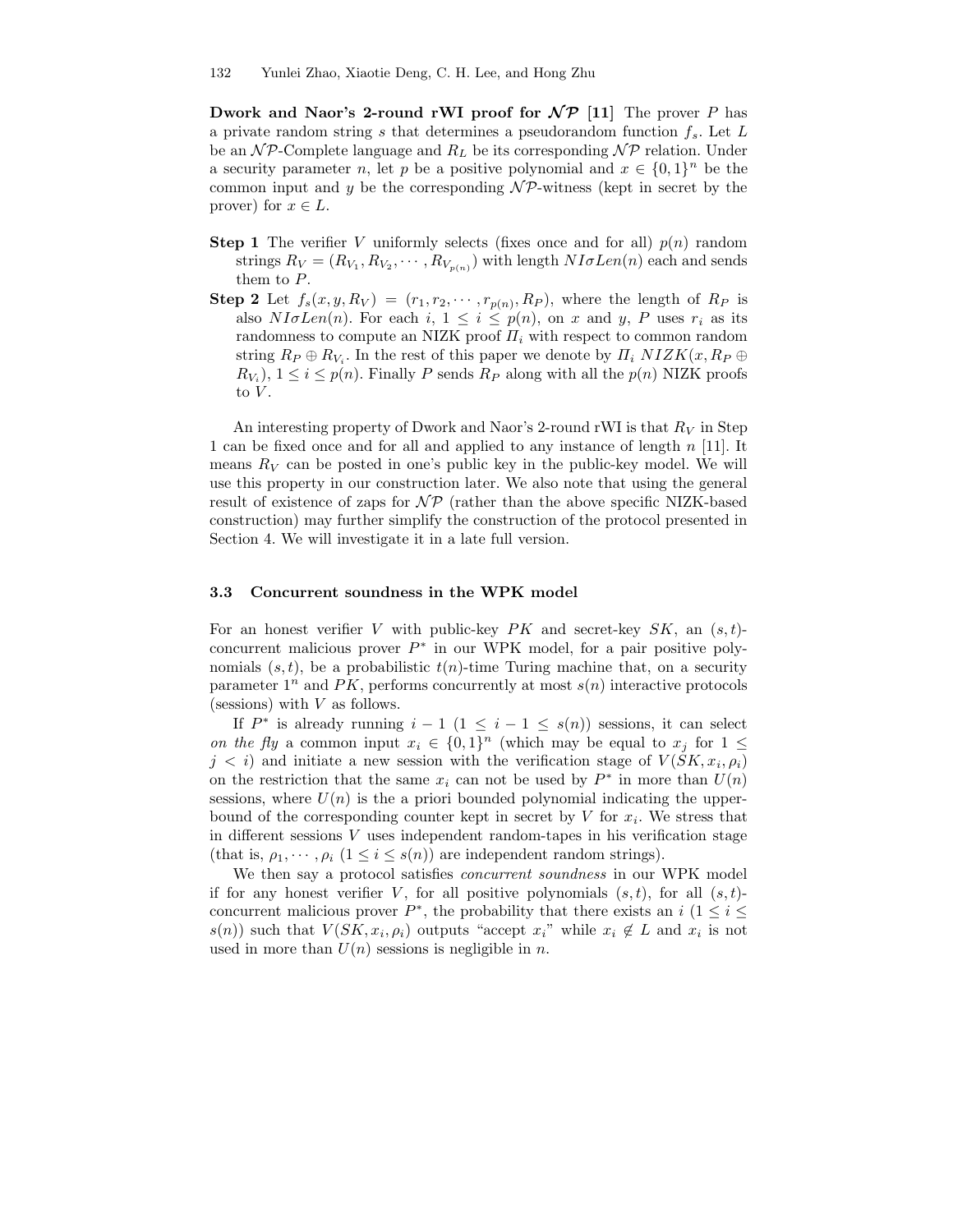# 4 3-Round Resettable Zero-Knowledge Argument for  $\mathcal{NP}$  with Concurrent Soundness in the WPK model

In this section, we present the main result of this paper: a 3-round resettable zero-knowledge argument for  $\mathcal{NP}$  with concurrent soundness in the WPK model. As discussed before, the design of such a protocol is really desirable in practice. Three tools are crucial to our construction: verifiable pseudorandom functions [26], Dwork and Naor's 2-round rWI [11] and "complexity leveraging" [8].

#### 4.1 Complexity leveraging

The "complexity leveraging" is used as follows. Let  $\alpha$  be the pseudorandom constant of a VRF (that is, the output of VRFEval is indistinguishable from random for circuit of size  $2^{k^{\alpha}}$ , where k is the security parameter of the VRF). Let  $\gamma_1$  be the following constant: for all sufficiently large n, the length of the  $\mathcal{NP}$ witness y for  $x \in L \cap \{0,1\}^n$  is upper-bounded by  $n^{\gamma_1}$ . Let  $\gamma_2$  be the following constant: for all sufficiently large n, the length of the NIZK proof  $\Pi$  for an  $\mathcal{NP}$ -statement  $x' \in L'$  of length  $poly(n)$  is upper-bounded by  $n^{\gamma_2}$ . We then set  $\gamma = max\{\gamma_1, \gamma_2\}$  and  $\varepsilon > \gamma/\alpha$ . We use a VRF with a *larger* security parameter  $k = n^{\varepsilon}$ . This ensures that one can enumerate all potential  $\mathcal{NP}$ -witnesses y, or all potential NIZK proofs for  $x'$ , in time  $2^{n^{\gamma}}$ , which still lesser than the time it would take to break the residual pseudorandomness of the VRF (because  $2^{n^{\gamma}} < 2^{k^{\alpha}}$ ).

#### 4.2 The VRF used

Let x be the common input of length n, and U be an a-priori bounded polynomial indicating the upper-bound of the corresponding counter kept by an honest verifier for x. That is x is allowed to be used at most  $U(n)$  times by a malicious prover with the same honest verifier. We need a verifiable pseudorandom function with input length n and output length  $2U(n) \cdot n^2$ . We denote by

 $\mathtt{VRFEval}(VRFSK, x) = R_1^1 R_2^1 \cdots R_{2U(n)}^1 R_1^2 R_2^2 \cdots R_{2U(n)}^2 \cdots R_1^n R_2^n \cdots R_{2U(n)}^n \text{ the }$ output of VRF on input x of length n, where for each i  $(1 \leq i \leq n)$  and each j  $(1 \leq j \leq 2U(n))$ , the length of  $R_j^i$  is n.

#### 4.3 Key generation of V

Under a system security parameter n, each verifier with identity  $id$ ,  $V_{id}$ , generates a key pair  $(VRFSK,VRFFK)_{id}$  for a VRF with security parameter k.  $V_{id}$ then uniformly selects  $p(n)$  random strings  $(R_{V_1}, R_{V_2}, \dots, R_{V_{p(n)}})_{id}$  to be used as the first message of Dwork and Naor's 2-round rWI, where  $p$  is a positive polynomial.  $VRFSK_{id}$  is  $V_{id}$ 's secret key and  $VRFPK_{id}$  along with the  $p(n)$ random strings,  $(R_{V_1}, R_{V_2}, \cdots, R_{V_{p(n)}})_{id}$ , is its public key. We remark that in comparison with the key generation stage of Micali and Reyzin's protocol [25], the key generation stage of our protocol is greatly simplified.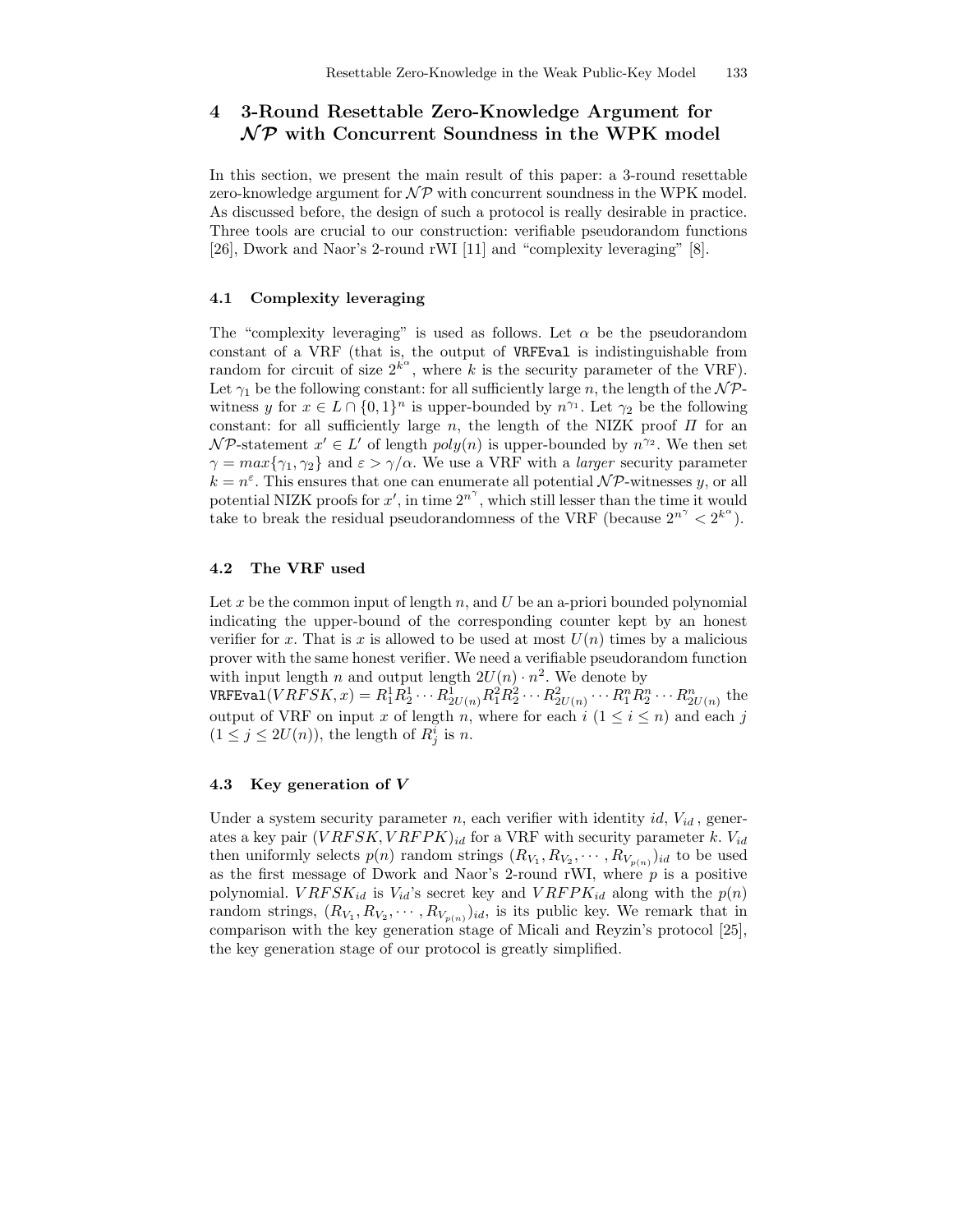### 4.4 The full protocol

- **Common input** An element  $x \in L \cap \{0,1\}^n$ . Denote by  $R_L$  the corresponding  $\mathcal N\mathcal P$ -relation for L.
- **System Security parameter**  $n$ . (Note that the security parameter of the VRF is  $k$  that is much larger than  $n$ ).
- **Public file** A collection F of records  $(id, PK_{id})$ , where  $PK_{id} = (VRFPK_{id},$  $(R_{V_1}, R_{V_2}, \cdots, R_{V_{p(n)}})_{id}).$
- P private input An  $\mathcal{NP}$ -witness y for  $x \in L$ ; V's id and the file F; and a random string w that determines a PRF  $f_w$ .
- V private input A secret key  $SK_{id} = VRFSK_{id}$ .

#### P-step-one

- 1. Using the PRF  $f_w$ , P generates  $R_P$  and  $(s_1^1, s_2^1, \dots, s_{2U(n)}^1, s_1^2, s_2^2, \dots, s_1^2, s_2^2, \dots, s_1^2, s_1^2, s_2^2, \dots, s_n^2, s_1^2, s_2^2, \dots, s_n^2, s_1^2, s_2^2, \dots, s_n^2, s_n^2, s_n^2, \dots, s_n^2$  $s_{2U(n)}^2, \cdots, s_1^n, s_2^n, \cdots, s_{2U(n)}^n$  from the inputs x, y, and  $PK_{id}$ .  $R_P$  will be served as the first part of the second message of Dwork and Naor's 2-round rWI and the other  $2U(n) \cdot n$  pseudorandom strings will be served as the randomnesses used in the one-round perfect binding commitment scheme defined in Definition 1.
- 2. Selects  $2U(n) \cdot n$  arbitrary strings of length  $2U(n) \cdot n^2$  each:  $(t_1^1, t_2^1, \dots, t_{2U(n)}^1, t_1^2, t_2^2, \dots, t_{2U(n)}^2, \dots, t_1^n, t_2^n, \dots, t_{2U(n)}^n)$ . Let  $Com =$  ${c}^{(i,j)} = C_{s_j^i}(t_j^i), 1 \le i \le n$  and  $1 \le j \le 2U(n)$ , where C is the oneround perfect binding commitment scheme defined in Definition 1.
- 3. P sends  $(R_P, Com)$  to V.

### V -step one

- 1. Computes  $VR_x = \text{VRFEval}(SK_{id}, x) = R_1^1 R_2^1 \cdots R_{2U(n)}^1 R_1^2 R_2^2 \cdots R_{2U(n)}^2$  $\cdots R_1^n R_2^n \cdots R_{2U(n)}^n$ , and  $pf_x$  = VRFProve $(SK_{id}, x)$ . Note that  $SK_{id}$  = *VRFSK*. We call each  $R_j^i$ ,  $1 \leq i \leq n$  and  $1 \leq j \leq 2U(n)$ , a block with respect to the pair  $(x,id)$ .
- 2. Randomly selects  $(j_1, j_2, \dots, j_n)$ , where  $j_i$ ,  $1 \leq i \leq n$ , is uniformly distributed over  $\{1, 2, \dots, 2U(n)\}\$ . For each  $i, 1 \leq i \leq n$ , computes  $VR_{R^i_{j_i}} = \mathtt{VRFEval}(SK_{id}, R^i_{j_i}) \text{ and } pf_{R^i_{j_i}} = \mathtt{VRFProc}({SK_{id}}, R^i_{j_i}).$
- 3. *V* sends  $(VR_x, pf_x, (j_1, j_2, \dots, j_n), (VR_{R_{j_1}}^1, VR_{R_{j_2}}^2, \dots, VR_{R_{j_n}}^n)$  $(pf_{R_{j_1}^1}, pf_{R_{j_2}^2}, \cdots, pf_{R_{j_n}^n})$  to the prover P.

### P-step-two

- 1. Verifies that  $VR_x$  is correct by invoking  $VRFVer(VRFPK, x, VR_x, pf_x)$ . If not, aborts.
- 2. For each  $i, 1 \leq i \leq n$ , verifies that  $VR_{R_{j_i}}$  is correct by invoking  $\texttt{VRFVer}(VRFPK, R^i_{j_i}, VR_{R^i_{j_i}}, pf_{R^i_{j_i}}).$  If not, aborts.
- 3. Constructs another  $\mathcal{NP}$ -statement:  $x'$  = "there exists an  $\mathcal{NP}$ -witness y such that  $(x, y) \in R_L$  OR for each  $i, 1 \leq i \leq n$ , there exists a  $j \in$  $\{1, 2, \cdots, 2U(n)\}\$  and a string  $s_j^i$  such that  $c^{i, j} = C_{s_j^i}(VR_{R_{j_i}^i})$ ".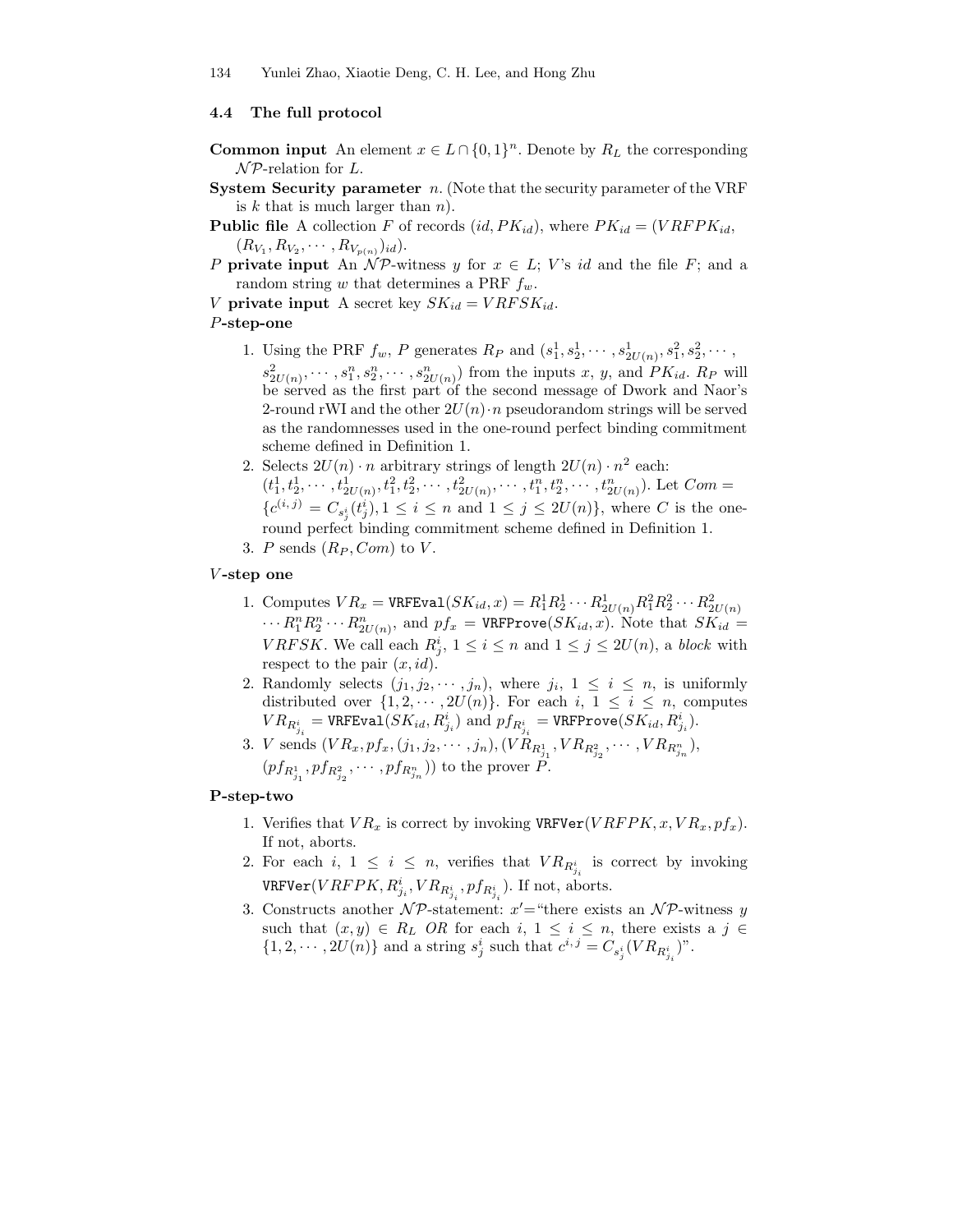- 4. As does in the second round of Dwork and Naor's 2-round rWI, on the statement  $x'$  while using  $y$  as the witness  $P$  generates and sends to  $V$  $p(n)$  NIZK proofs  $\{NIZK(x', R_P \oplus R_{V_i}), 1 \le i \le p(n)\}$ . The randomness used by P is got by applying his PRF  $f_w$  on the transcript so far. In the rest of this paper, we denote by  $\{NIZK(x', R_P \oplus R_{V_i}), 1 \le i \le p(n)\}$  a  $p(n)$ -NIZK-proof sequence.
- **Verifier's decision** If the  $p(n)$  NIZK proofs above are all acceptable then accepts, otherwise, rejects.

**Theorem 1.** Assuming the security of RSA with large exponents against subexponentialtime adversaries, the above protocol is a 3-round black-box resettable zero-knowledge argument with concurrent soundness for  $\mathcal{NP}$  in the WPK model.

#### Proof. (sketch)

The completeness and the optimal round-complexity of our protocol can be easily checked. In the rest we focus on proofs of black-box resettable zeroknowledge and concurrent soundness.

#### (1). Black-box resettable zero-knowledge

The rZK property can be shown in a way similar to (and simpler than) the way shown in [8].

Specifically, for any  $(s, t)$ -resetting malicious verifier  $V^*$ , suppose the outputs of the first stage of  $V^*$  are:  $s(n)$  distinct strings  $x_1, x_2, \dots, x_{s(n)} \in L$  of length n each, the public file F and a list of  $s(n)$  identities  $id_1, id_2, \cdots, id_{s(n)}$ . Intuitively, if for each block,  $R_j^i$   $(1 \leq i \leq n$  and  $1 \leq j \leq 2U(n)$ , with respect to  $(x_k, id_t)$ ,  $1 \leq k, t \leq s(n)$ , the simulator can learn the output of VRFEval on  $R_j^i$  before his commitments in P-step-one then it is easy for the simulator to generate a transcript that is computationally indistinguishable from the real interactions between  $P$  and  $V^*$ . That is, the simulator simulates the P-step-one by just setting  $t_j^i = \text{VRFEval}(VRFSK, R_j^i), 1 \leq i \leq n$  and  $1 \leq j \leq 2U(n)$ . Since for an  $(s, t)$ -resetting verifier  $V^*$ , there are at most  $s(n)^2 \cdot 2U(n) \cdot n$  blocks in total, the simulator works as follows to generate a simulated transcript while oracle accessing to  $V^*$ .

The simulator works in  $s(n)^2 \cdot 2U(n) \cdot n + 1$  phases. Each phase corresponds to an attempt to simulate the real interactions between  $P$  and  $V^*$  and so each phase may consist of multiple sessions. In each phase the simulator uses an independent random-tape to try to simulate the real interactions between P and  $V^*$  except that at the current session  $V^*$  invokes P on the same x and  $PK_{id}$ that has been used in a previous session. In this case, the simulator simulates the P-step-one of current session by just copy the P-step-one messages sent in the previous session. In each phase, suppose  $V^*$  invokes P on x and  $PK_{id}$  at the current session then the simulator simulates the P-step-one of the current session by committing to the outputs of VRFEval on the blocks with respect to  $(x, id)$  he has learnt previously, together with committing to some garbage values if he has not yet leant the outputs of VRFEval on all the blocks with respect to the pair  $(x, id)$ . We remark that at any point in the simulation if the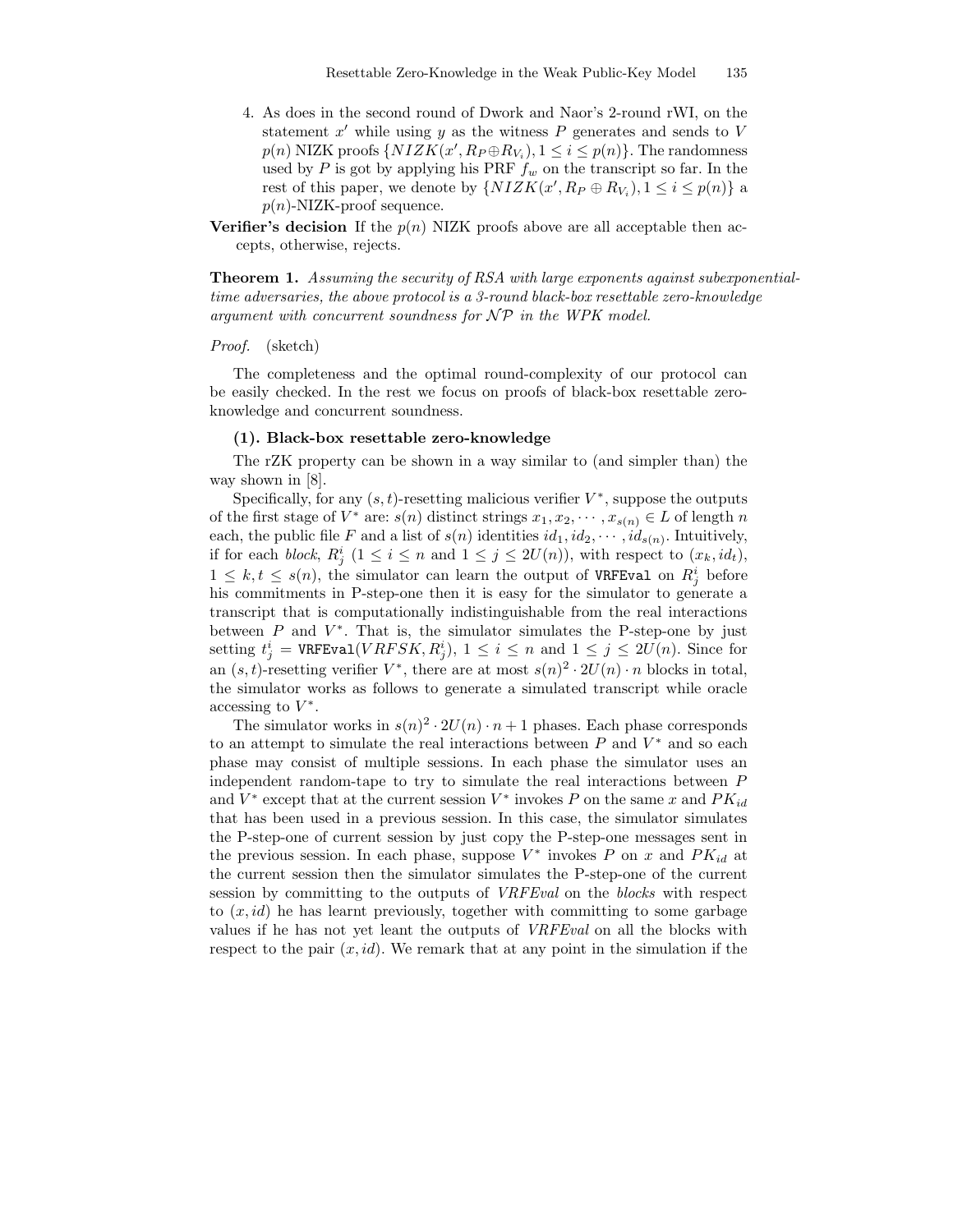simulator detects cheating (e. g. the V-step-one messages do not pass through the VRFVer test correctly) then the simulator aborts the simulation and outputs the transcript so far. It is easy to see that in each phase if  $V^*$  does not select a new block in this phase then the simulator succeeds in generating a simulated transcript that is indistinguishable from the real interactions between  $P$  and  $V^*$ due to the pseudorandomness of the PRF used and the computational hiding of the commitment scheme and the witness indistinguishability property of the underlying Dwork and Naor's 2-round rWI. Otherwise, the simulator will learn the outputs of VRFEval on at least one new block and in this case the simulator goes to the next phase. Here we have ignored the probability that a malicious verifier may give different outputs of VRFEval on the same block. But according to the unique probability of the VRF this probability is indeed exponentially small.

We stress that in each phase of above simulation the simulator does not rewind  $V^*$  and so he can proceed in strict polynomial-time in each phase. Also note that the total number of phases is also a polynomial. It means that the black-box simulator works in strict polynomial time rather than expected polynomial time. We remark that this result does not hold for black-box zero-knowledge in the standard model. Indeed, expected polynomial time is necessary for blackbox zero-knowledge simulation in the standard model [6] and the first non-blackbox zero-knowledge argument for  $\mathcal{NP}$  with strict polynomial time simulation was presented in [1].

#### (2). Concurrent soundness

We first note that a computational power unbounded prover can easily convince the verifier of a false statement since he can get the  $VRFSK$  if his computational power is unbounded. Hence the above protocol constitutes an argument system rather than a proof system.

To deal with the soundness of the above protocol in the WPK model we stress that we should be very careful since our argument system works in a somewhat "parallel repetition" manner to reduce the error probability. The reason is that Bellare et al. have proven that for a 3-round argument system if the verifier has secret information regarding historical transcripts then parallel repetition does not guarantee to reduce the error probability [5]. Note, however, that in our argument protocol the verifier indeed has secret information, the SK.

The following proof uses a standard reduction technique. That is, if the above protocol does not satisfy concurrent soundness in the WPK model then we will construct a machine  $T = (T_E, T_J)$  to break the residual pseudorandomness of the VRF.

Suppose the above protocol does not satisfy concurrent soundness in the WPK model then in a concurrent attack issued by an  $(s, t)$ -concurrent malicious prover  $P^*$  against an honest verifier with identity id,  $V_{id}$ , with non-negligible probability there exists an  $i, 1 \leq i \leq s(n)$ , such that  $V_{id}$  outputs "accept  $x_i$ " while  $x_i \notin L$  and  $x_i$  has not been used by  $P^*$  in more than  $U(n)$  sessions. Now,  $T_E$  first guesses this "i" and then simulates the *concurrent* multiple interactions between  $P^*$  and  $V_{id}$  while running  $P^*$ . Note that in his simulation  $T_E$  does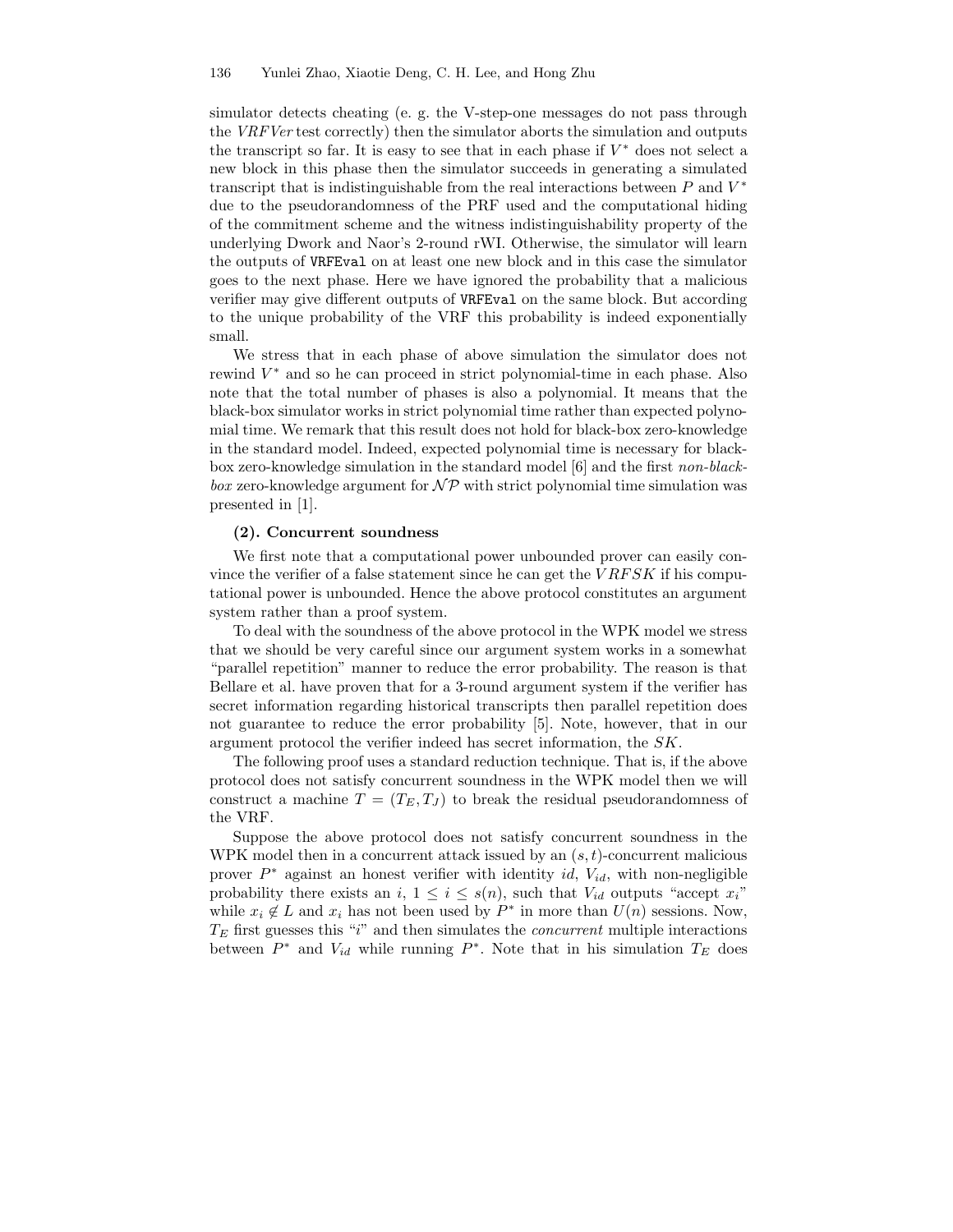not need to rewind  $P^*$  since he has oracle access to both VRFEval $(VRFSK, \cdot)$ and VRFProve( $VRFSK$ ,  $\cdot$ ) and the  $j_i$ ,  $1 \leq i \leq n$ , in V-step-one is uniformly distributed over  $\{1, 2, \dots, 2U(n)\}\)$ . So,  $T_E$  can simulate the multiple concurrent interactions between  $P^*$  and  $V_{id}$ . When it is the time to simulate the *i*-th session  $T_E$  first determines whether  $x_i \in L$  or not by just enumerating all the  $\mathcal{NP}$ witnesses of  $x_i$ . Note that with non-negligible probability this is the case that  $x_i \notin L$  since  $T_E$  can correctly guess the i with non-negligible probability. If  $x_i \notin L$  then  $T_E$  runs  $P^*$  to get the P-step-one messages from  $P^*$ . Then  $T_E$ uniformly selects  $(j_1, j_2, \dots, j_n)$  from  $\{1, 2, \dots, 2U(n)\}\)$  and computes n blocks  $(R_{j_1}^1, R_{j_2}^2, \cdots, R_{j_n}^n)$  with respect to  $(x_i, id)$  just as  $V_{id}$  does in V-step-one. Since  $x_i$  has been used at most  $U(n)$  times and for each  $i, 1 \leq i \leq n$ ,  $j_i$  is uniformly distributed over  $\{1, 2, \dots, 2U(n)\}\$ , then with probability at least  $1 - 2^{-n} T_E$  will select a new block from all the  $2U(n) \cdot n$  blocks with respect to the pair  $(x_i, id)$ , on which the output of VRFEval is unknown to  $P^*$  up to now. Denote by  $R_{j_k}^k$ ,  $1 \leq k \leq n$ , the new block selected.  $T_E$  then outputs  $(R_{jk}^k, state)$ , where *state* is the historical view of  $T_E$ .

Now,  $T_J$  receives v and  $T_J$ 's job is to find whether v is a truly random value or VRFEval $(VRFSK, R_{j_k}^k)$ . For this purpose  $T_J$  first constructs the new  $\mathcal{NP}$ statement  $x'$  (defined in P-step-two) with respect to  $(V R_{R_{j_1}^1}, V R_{R_{j_2}^2}, \cdots, V R_{R_{j_{k-1}}^{k-1}},$  $v, VR_{R^{k+1}_{j_{k+1}}}, \cdots, VR_{R^n_{j_n}}$ ). The key observation is that if v is a truly random value then most likely there are no  $p(n)$ -NIZK-proof sequences in which the  $p(n)$  NIZK proofs are all acceptable on the statement  $x'$  since  $x_i \notin L$  and the commitment scheme used by  $P^*$  is perfect binding and v is completely unpredictable for  $P^*$ . However, if  $v = \text{VRFEval}(VRFSK, R_{j_k}^k)$ , then (according to our assumption) with non-negligible probability there exists a  $p(n)$ -NIZK-proof sequence in which the  $p(n)$  NIZK proofs are all acceptable on the statement  $x'$ . Note that  $T_J$  can enumerate all the NIZK proofs for x' in time  $p(n) \cdot 2^{n^{\gamma}}$ . Then  $T_J$  checks that if there exists a  $p(n)$ -NIZK-proof sequence in which the  $p(n)$ NIZK proofs are all acceptable. If find such a sequence then  $T_J$  decides that  $v = \texttt{VRFEval}(VRFSK, R_{j_k}^k)$ , otherwise,  $T_J$  decides that v is a truly random value. Note that  $p(n) \cdot 2^{n^{\gamma}} \leq 2^{n^{\alpha}}$  which violates the residual pseudorandomness of the VRF.  $\Box$ 

Acknowledgment. The first author is indebted to Leonid Reyzin for his enlightening discussions and numerous kindly clarifications. The first author is full of gratitude to Boaz Barak, Cynthia Dowrk, Yehuda Lindell and Oded Goldreich for their kindly clarifications. Moti Yung referred the first author to [23] for recent advances of VRF. We are grateful to anonymous referees for their many valuable comments. This research is supported by a research grant of City University of Hong Kong (No. 7001232) and a research grant of Natural Science Funds of China (No. 60003007).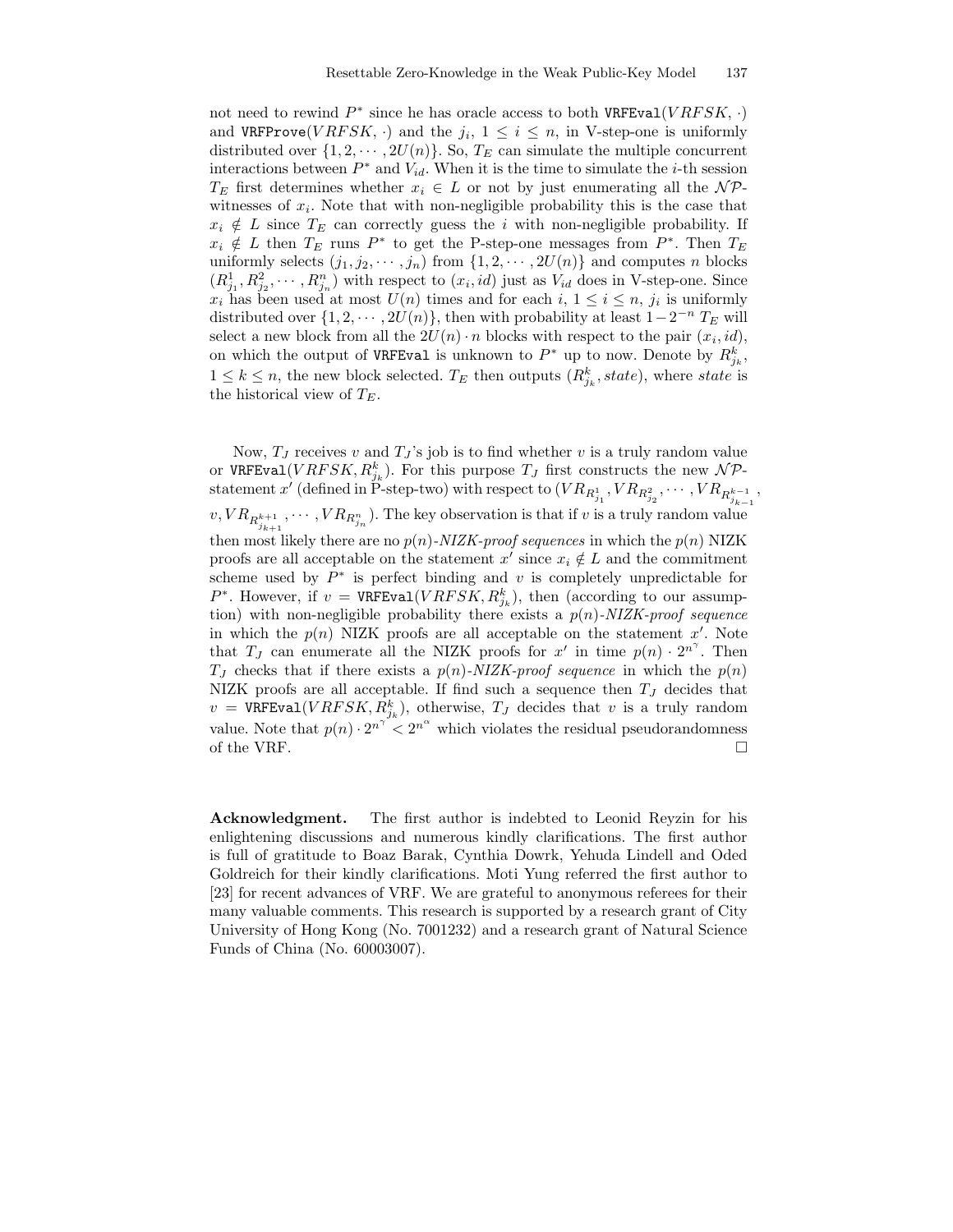### References

- 1. B. Barak. How to Go Beyond the Black-Box Simulation Barrier. In IEEE Symposium on Foundations of Computer Science, pages 106-115, 2001.
- 2. M. Blum, A. D. Santis, S. Micali and G. Persiano. Non-interactive Zero-Knowledge. SIAM Journal on Computing, 20(6): 1084-1118, 1991.
- 3. M. Bellare, M. Fischlin, S. Goldwasser and S. Micali. Identification protocols secure against reset attacks. In B. Pfitzmann (Ed.): Advances in Cryptology-Proceedings of EUROCRYPT 2001, LNCS 2045, pages 495–511. Springer-Verlag, 2001.
- 4. M. Blum, P. Feldman and S. Micali. Non-interactive Zero-Knowledge and Its Applications. In ACM Symposium on Theory of Computing, pages 103-112, 1988.
- 5. M. Bellare, R. Impagliazzo and M. Naor. Does Parallel Repetition Lower the Error in Computationally Sound Protocols. In IEEE Symposium on Foundations of Computer Science, pages 374-383, 1997.
- 6. B. Barak and Y. Lindell. Strict Polynomial-Time in Simulation and Extraction. In ACM Symposium on Theory of Computing, pages 484-493, 2002.
- 7. R. Cramer and I. Damgard. Linear Zero-knowledge: A Note on Efficient Zero-Knowledge Proofs and Arguments. In ACM Symposium on Theory of Computing, pages 436-445, 1997.
- 8. R. Canetti, O. Goldreich, S. Goldwasser and S. Micali. Resettable Zero-Knowledge. In ACM Symposium on Theory of Computing, pages 235-244, 2000.
- 9. R. Canetti, J. Kilian, E. Petrank and A. Rosen. Black-Box Concurrent Zero-Knowledge Requires  $\overline{\Omega}$  Rounds. In ACM Symposium on Theory of Computing, pages 570-579, 2001.
- 10. A. D. Santis, G. D. Crescenzo, R. Ostrovsky, G. Persiano and A. Sahai. Robust Non-Interactive Zero-Knowledge. In J. Kilian (Ed.): Advances in Cryptology-Proceedings of CRYPTO 2001, LNCS 2139, pages 566-598. Springer-Verlag, 2001.
- 11. C. Dwork and M. Naor. Zaps and Their Applications. In IEEE Symposium on Foundations of Computer Science, pages 283-293, 2000.
- 12. C. Dwork, M. Naor and A. Sahai. Concurrent Zero-Knowledge. In ACM Symposium on Theory of Computing, pages 409-418, 1998.
- 13. C. Dwork and L. Stockmeyer. 2-Round Zero-Knowledge and Proof Auditors. In ACM Symposium on Theory of Computing, pages 322-331, 2002.
- 14. U. Feige, A. Fiat and A. Shamir. Zero-knowledge Proof of Identity. Journal of Cryptology, 1(2): 77-94, 1988.
- 15. U.Feige, D. Lapidot and A. Shamir. Multiple Non-Interactive Zero-Knowledge Proofs Under General Assumptions. SIAM Journal on Computing, 29(1): 1-28, 1999.
- 16. A. Fiat and A. Shamir. How to Prove Yourself: Practical Solutions to Identification and Signature Problems. In A. Odlyzko (Ed.): Advances in Cryptology-Proceedings of CRYPTO'86, LNCS 263, pages 186-194. Springer-Verlag, 1986.
- 17. O. Goldreich. Foundation of Cryptography-Basic Tools. Cambridge University Press, 2001.
- 18. S. Goldwasser and M. Bellare. Lecture Notes on Cryptography. 2001.
- 19. O. Goldreich, S. Goldwasser and S. Micali. How to Construct Random Functions. Journal of the Association for Computing Machinery, 33(4):792–807, 1986.
- 20. O. Goldreich and H. Krawczky. On the Composition of Zero-Knowledge Proof Systems. SIAM Journal on Computing, 25(1): 169-192, 1996.
- 21. J. Kilian, E. Petrank. An Efficient Non-Interactive Zero-Knowledge Proof System for  $\mathcal{NP}$  with General Assumptions. *Journal of Cryptology*, 11(2): 24, 1998.